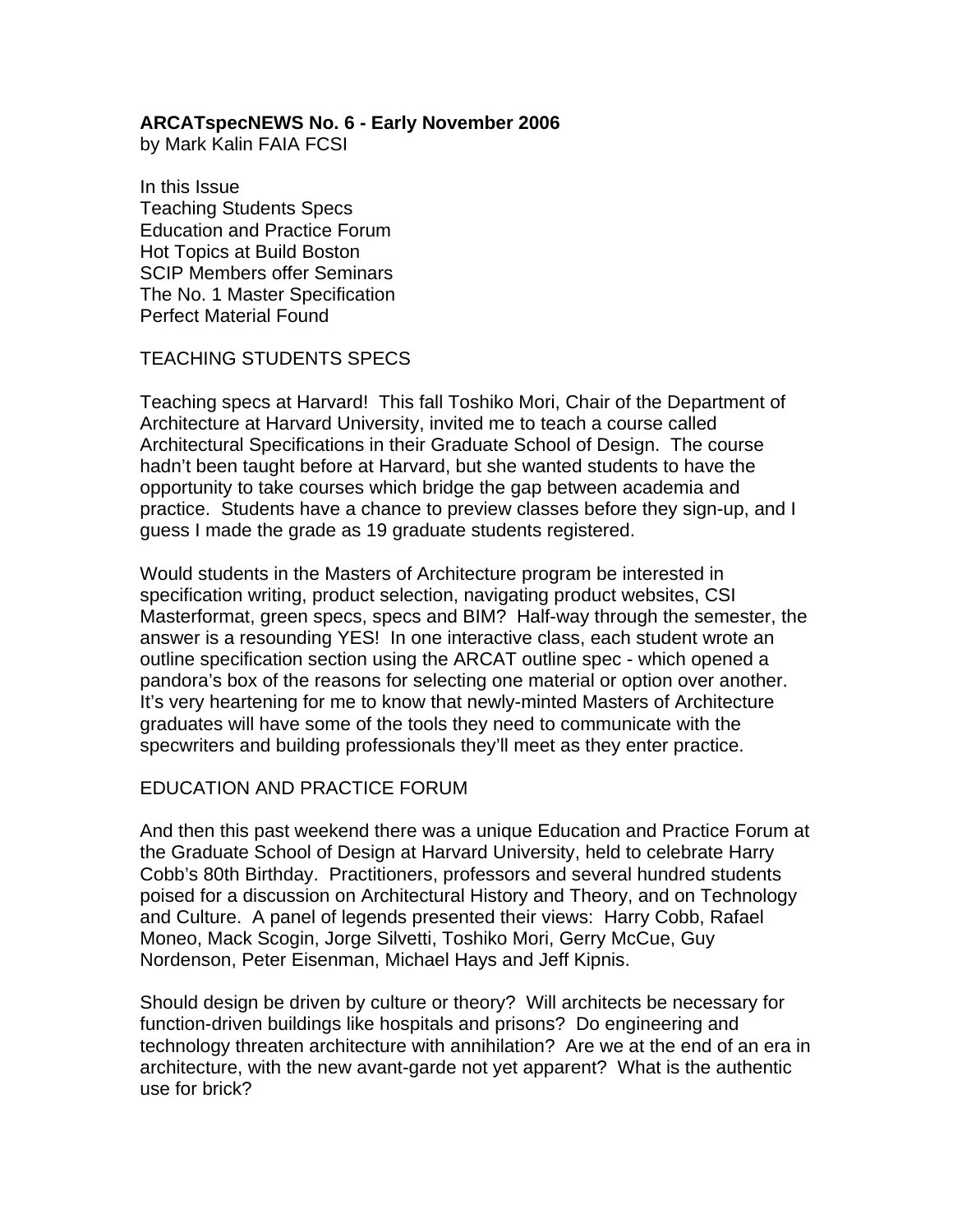Every project must have a form-giver. Rafael Moneo cares deeply that design be informed with the cultural knowledge of the people who will use the building, and worries that architecture is at risk of collapsing into the 'every-day.' Peter Eisenman believes that merchandizing theory is killing architecture and prevents the 'close attention' that used to be at the heart of architectural design. ("How can a designer punctuate their architecture if they can't punctuate a sentence?" - Eisenman) Harry Cobb stated that architecture must be value-based, not knowledge-based; and that a complex world creates more, not less, design opportunities. Guy Nordenson views architecture as a synthesis of sustainability, the urban fabric and technology. Toshiko Mori believes that it is irresponsible for architects to sit back and ignore sustainability in their designs.

And what about the spec writer? At least one of the panelists mentioned the specification writer as part of the design team, and the importance of selecting and using building products appropriately. As used by the engineering firm ARUP, "Total Architecture" means every member of the team must add value to the architecture of the project. Jump on board, the profession is getting really interesting!

### HOT TOPICS AT BUILD BOSTON

FYI, with 225 seminars being offered at Build Boston in mid-November, the hottest of the hot topics for architects are: BIM in architectural practice, the Construction Outlook for 2007, Building Science, Specs for the Exterior Envelope, Harvard's 12 LEED projects, Innovations in Smart Growth Housing, Architectural Photography, Sustainable Design, and the new Massachusetts Building Code. Registration for the seminars is at an all-time high!

#### SCIP MEMBERS OFFER SEMINARS

Need a speaker for an in-house office seminar on specs, Masterformat or building products? Contact a member of Specifications Consultants in Independent Practice (SCIP) at www.scip.com. Many members regularly put on in-house seminars at no cost. (And don't get the website wrong by typing scip.org. That's the Society for Competitive Information Professionals (ie spies))

# THE NO. 1 MASTER SPECIFICATION

Speakers at the recent CSI Academies and our firm's research confirm that the most widely used Master Specification in the United States is the 'Office Master.' Despite the availability of commercial master specifications systems for governmental and private work, the ubiquitous Office Master leads the pack. While the Office Master is really just a compilation specs from recent projects, frequently out of date, and has no gatekeeper, there are four reasons why its used: Commercial master specification products are expensive, the 'office